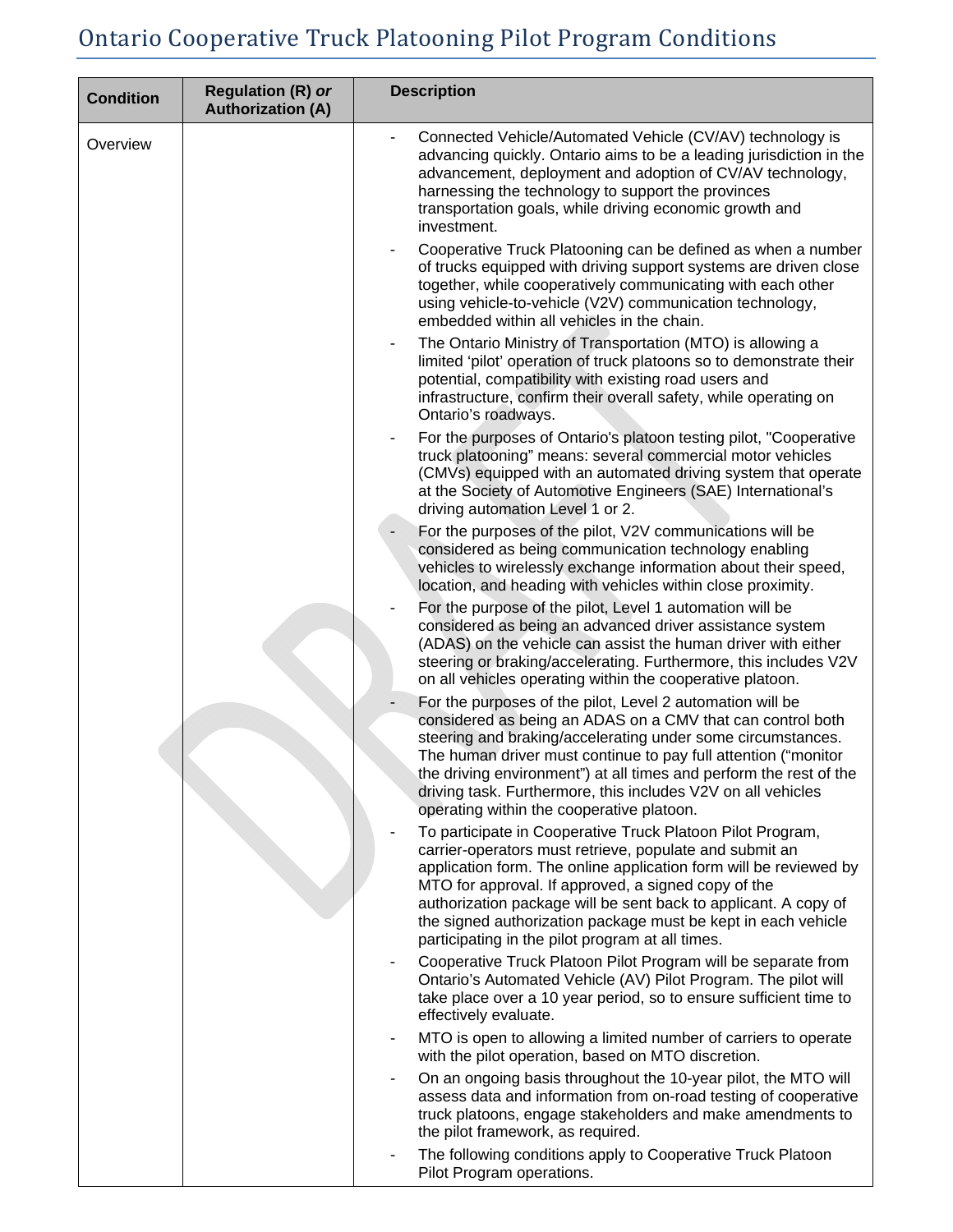| General<br>Conditions    | Carriers must enter into an agreement with MTO signifying that<br>they accept responsibilities as outlined in the online application<br>form, as detailed above.                                                                                                                                                                                                                                                                                                                                                                                                                                                                                                                                                                                                                                                                                                                |
|--------------------------|---------------------------------------------------------------------------------------------------------------------------------------------------------------------------------------------------------------------------------------------------------------------------------------------------------------------------------------------------------------------------------------------------------------------------------------------------------------------------------------------------------------------------------------------------------------------------------------------------------------------------------------------------------------------------------------------------------------------------------------------------------------------------------------------------------------------------------------------------------------------------------|
|                          | A copy of the signed application form must accompany all<br>vehicles operating within the cooperative truck platoon and must<br>be produced on demand to a police officer or enforcement officer<br>appointed to carry out the provisions of the Highway Traffic Act<br>(HTA).                                                                                                                                                                                                                                                                                                                                                                                                                                                                                                                                                                                                  |
|                          | The signed authorization package form may be transferred<br>between qualifying vehicles operated by the same form holder,<br>providing that the tractors are registered to the same<br>CVOR/NSC registration number specified on the authorization<br>package form.                                                                                                                                                                                                                                                                                                                                                                                                                                                                                                                                                                                                             |
|                          | Carriers must identify one or more personnel as a Primary<br>Contact for the Trial operation and notify MTO of any contact<br>changes immediately. Contact information and updates must<br>include name, title, address, telephone, cell and email address.                                                                                                                                                                                                                                                                                                                                                                                                                                                                                                                                                                                                                     |
|                          | MTO may request proof from involved carriers and their partners<br>$\blacksquare$<br>of equipment to be used during the pilot, prior to granting<br>approval to participate in the pilot. This request would require the<br>carrier to provide proof to verify compliance with the Motor<br>Vehicle Safety Act (Transport Canada) [MVSA], and would<br>consist of the manufacturer's specifications on the tractor and/or<br>semitrailer. Furthermore, the request might also include, and<br>may not be limited to, requests for proof of labels of compliance<br>(National Safety Mark (NSM)), vehicle alterer's, intermediate,<br>and final stage labels. Finally, if deemed necessary, this could<br>also include confirmation by Transport Canada through MTO<br>that the vehicle is acceptable to MVSA standards. This request<br>will be at the discretion of MTO staff. |
|                          | A driver is required in each vehicle involved in the cooperative<br>truck platoon, so to steer and to take over full manual control of<br>the vehicle, if required. The driver is responsible for care and<br>control of the vehicle.                                                                                                                                                                                                                                                                                                                                                                                                                                                                                                                                                                                                                                           |
|                          | All HTA and subsequent rules/regulations apply, outside of those<br>directly exempted via the regulation (eg. Tractor must also be<br>equipped with a speed-limiting system, as required by s. 68.1 of<br>the HTA)                                                                                                                                                                                                                                                                                                                                                                                                                                                                                                                                                                                                                                                              |
| Vehicle<br>Configuration | Select CMVs permitted; only O.Reg 413/05 Schedule 1 and 19<br>through 25 configurations will be allowed to participate within the<br>pilot.                                                                                                                                                                                                                                                                                                                                                                                                                                                                                                                                                                                                                                                                                                                                     |
| <b>Types</b>             | Long Combination Vehicles (LCVs), tractor double-<br>$\circ$<br>trailers (A-, B-, or C-trains), lift axle equipped tractor<br>semitrailer configurations or truck-trailer configurations<br>are not permitted.                                                                                                                                                                                                                                                                                                                                                                                                                                                                                                                                                                                                                                                                  |
|                          | Vehicle weights and dimensions as set-out in O.Reg 413/05,<br>Vehicle Weights and Dimensions for (Safe, Productive, and<br>Infrastructure-Friendly (SPIF) Vehicles [Schedule 1, and 19<br>through 25].                                                                                                                                                                                                                                                                                                                                                                                                                                                                                                                                                                                                                                                                          |
|                          | Lead vehicle must be the heaviest in the platoon.<br>Vehicle to be used for testing purposes only.                                                                                                                                                                                                                                                                                                                                                                                                                                                                                                                                                                                                                                                                                                                                                                              |
|                          |                                                                                                                                                                                                                                                                                                                                                                                                                                                                                                                                                                                                                                                                                                                                                                                                                                                                                 |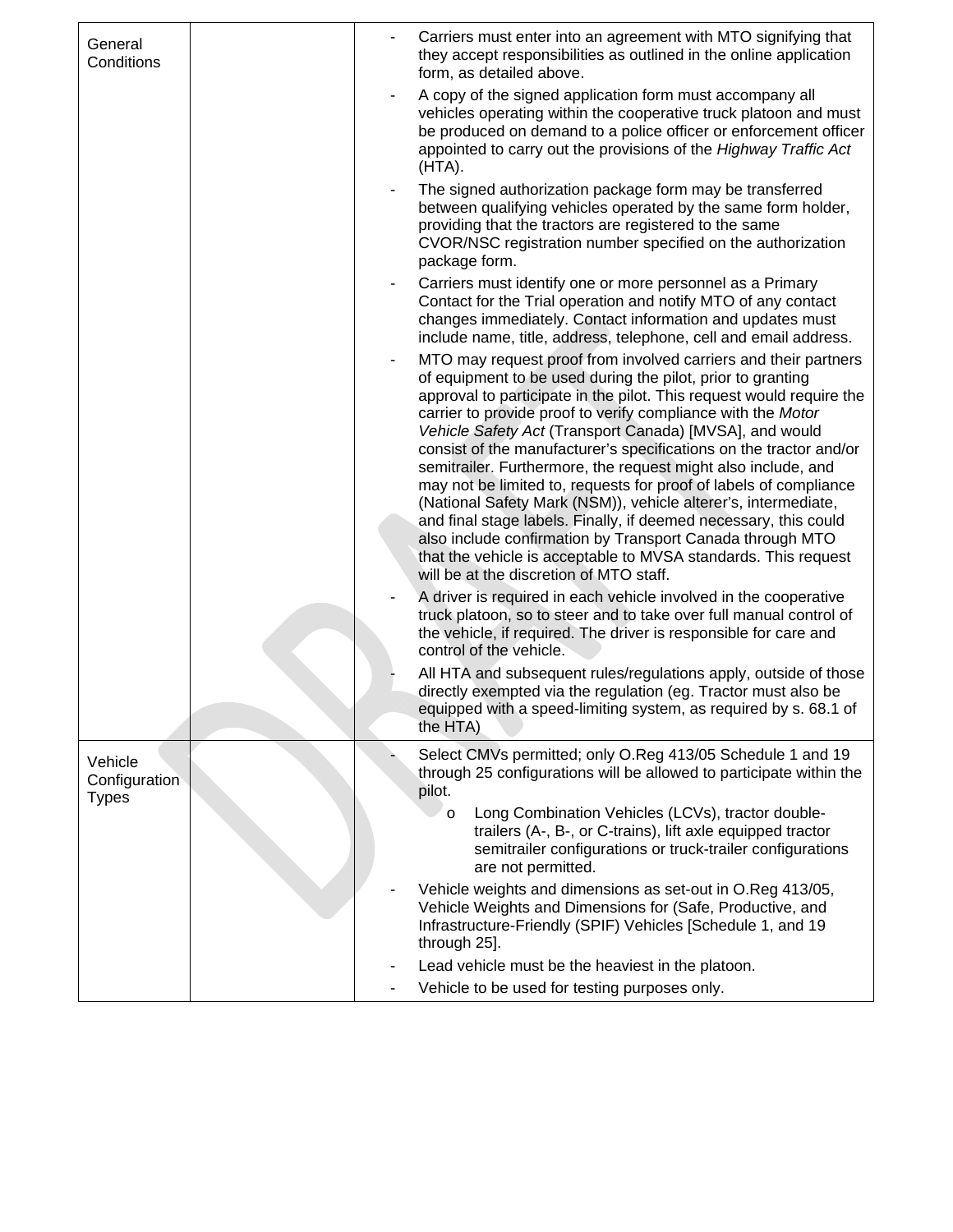| Cooperative<br><b>Truck</b><br>Platoon<br><b>Restrictions</b> | So to ensure that traffic will be able to merge, pass, and share<br>the road with the platoon, a maximum of 3 vehicles are<br>permitted within the platoon.<br>Following distance between platooning vehicles must be at a<br>minimum of 20 metres (65.6 feet), or a minimum of 1.7 seconds<br>following distance, whichever the greater. [Note: At 100 km/h,<br>the minimum required distance would be approximately 47<br>metres (154 feet)].<br>To manage traffic flow and ensure road safety, platooning<br>vehicles must disengage platooning technology to allow<br>vehicles to merge in order to access/egress the highway, when<br>entering a Truck Inspection Station, when entering and within a<br>construction zone, proceed past an incident (collision,<br>breakdown etc.), or when complying with Ontario's Slow Down,<br>Move Over legislation. |
|---------------------------------------------------------------|-----------------------------------------------------------------------------------------------------------------------------------------------------------------------------------------------------------------------------------------------------------------------------------------------------------------------------------------------------------------------------------------------------------------------------------------------------------------------------------------------------------------------------------------------------------------------------------------------------------------------------------------------------------------------------------------------------------------------------------------------------------------------------------------------------------------------------------------------------------------|
| Safe<br>Operation                                             | Where practical, the cooperative truck platoon is expected to<br>travel in the right-most lane of the highway.<br>The platoon must operate only on approved routes in a fashion<br>that does not cause damage to highway infrastructure,<br>including interference with curbs, lights or other highway<br>fixtures.<br>Carrier is responsible for any damage to highway infrastructure.<br>Cooperative Truck Platoons must only operate while<br>accompanied by well-signed pilot/escort vehicles, equipped<br>with effective lighting and conspicuity (see Rear Signage<br>Requirements below).                                                                                                                                                                                                                                                                |
| Inclement<br>Weather /<br>Visibility /<br>Road                | Platoon operations must not operate if the roadway is: Partly<br>-<br>Snow Covered, Fully Snow Covered, Snow Packed, Icy, or<br>there is a Road Closure or Reduced Visibility (ie. visibility is<br>500m or less). These conditions align with the Winter Road<br>Conditions posted and defined on the MTO website:<br>http://www.mto.gov.on.ca/english/traveller/conditions/ call<br>MTO's automated service at 1-800-268-4686.<br>If any of these conditions are encountered while on route,<br>٠<br>platooning vehicles must disengage platooning technology and<br>suspend platooning operations.                                                                                                                                                                                                                                                           |
| Carrier<br>Qualifications                                     | Carriers with 'Conditional' or 'Unsatisfactory' Carrier Safety<br>Ratings may not qualify for permits. Carriers whose rating drops<br>to "Conditional" or "Unsatisfactory" must immediately cease<br>operations.<br>Carrier will maintain a minimum \$5 million public liability<br>insurance coverage.<br>Carrier has at least 5 years of prior trucking experience.<br>Carrier must identify one or more personnel as a primary<br>contact and notify MTO of any changes. Contact information<br>and updates will include name, title, address, telephone, cell<br>and e-mail address.<br>Carriers may be required to provide documentation with their<br>application to support their qualifications.                                                                                                                                                        |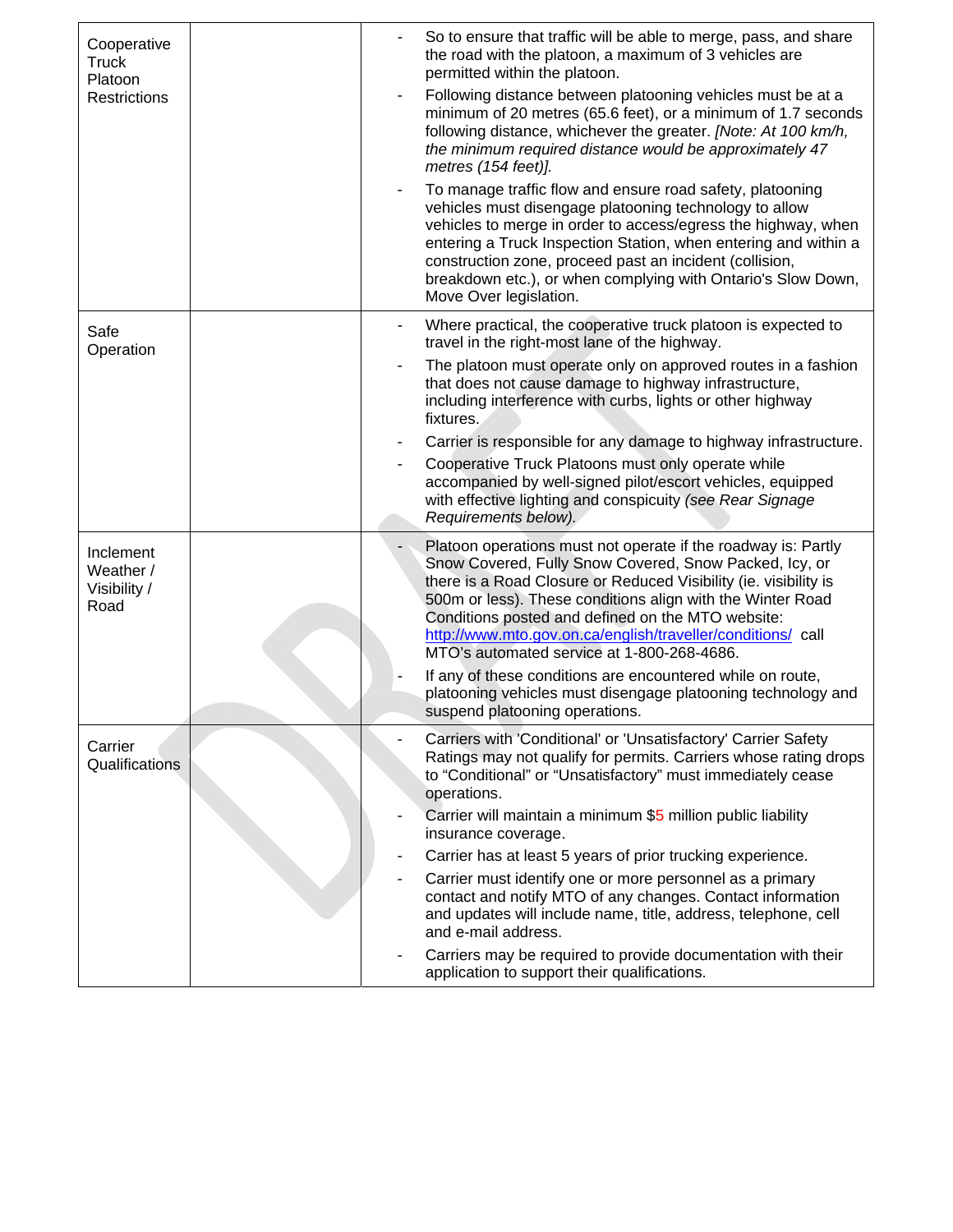| Driver<br>Qualifications |  | Drivers must have a valid Class A, B, C or D driver's licence,<br>with Z (air brake) endorsement as applicable, or equivalent<br>from another jurisdiction.                                                                                                                                                                                  |
|--------------------------|--|----------------------------------------------------------------------------------------------------------------------------------------------------------------------------------------------------------------------------------------------------------------------------------------------------------------------------------------------|
|                          |  | Technology provider and Original Equipment Manufacturer<br>(OEM) to provide appropriate practical training to the carrier<br>and its drivers.                                                                                                                                                                                                |
|                          |  | As part of the cooperative truck platoon reporting during pilot<br>operations, a record of each trip will include the names of the<br>drivers.                                                                                                                                                                                               |
|                          |  | AZ driver must have minimum of 5 years provable tractor<br>semitrailer driving experience to operate a tractor semitrailer<br>within the pilot.                                                                                                                                                                                              |
|                          |  | CZ and DZ driver must have minimum of 5 years provable truck<br>driving experience to operate a truck within the pilot.                                                                                                                                                                                                                      |
|                          |  | Driver has no driving-related Criminal Code (Canada)<br>convictions in previous 36 months, no more than 2 moving<br>violation convictions of any kind in previous 12 months and no<br>more than 3 moving violation convictions of any kind in previous<br>36 months.                                                                         |
| Areas of<br>Operation    |  | Carriers must inform and receive approval from MTO in<br>advance of their intended testing. This will include date for<br>travel, time of day, origin/destination locations, section of<br>highway for intended travel (interchange to interchange) and<br>length of travel while in a cooperative truck platoon.                            |
|                          |  | The Cooperative Truck Platooning Network (Network) is the list<br>of highways individually authorized for platoon pilot travel. The<br>Network generally consists of controlled access, multi-lane,<br>divided highways (often referred to as freeways, expressways<br>and parkways) including ramps connecting one highway with<br>another. |
|                          |  | Cooperative truck platoons, with V2V technology enabled, must<br>only operate on the authorized Network. Cooperative truck<br>platoon technology must be disengaged to access or egress<br>from the Network.                                                                                                                                 |
|                          |  | Unless a specific concern is identified - controlled access, multi-<br>lane, divided highways (or specified portions of such highways)<br>and their connecting ramps may be added to the Network in<br>future.                                                                                                                               |
|                          |  | Cooperative truck platoons must only operate while utilizing<br>cooperative truck platooning technology along the Primary<br>Cooperative Truck Platooning Authorized Network (Network).                                                                                                                                                      |
|                          |  | The Network consists of:                                                                                                                                                                                                                                                                                                                     |
|                          |  | Highway 402 - Sarnia (Hwy 40/Modeland Road) to<br>Strathroy (Centre Road) - 57 km                                                                                                                                                                                                                                                            |
|                          |  | Highway 403 - Brantford (Oak Park Road) to Woodstock<br>(Oxford Road 55) $-25$ km                                                                                                                                                                                                                                                            |
|                          |  | Highway 401 - Windsor (Provincial Road) to Tilbury (Essex<br>Road $42$ ) – 40 km                                                                                                                                                                                                                                                             |
|                          |  | Highway 417 - Greenfield Rd to P&R Rd 17 - 37 km                                                                                                                                                                                                                                                                                             |
|                          |  | Highway 401 - Carmen Rd to Upper Canada Rd - 19 km                                                                                                                                                                                                                                                                                           |
|                          |  | Highway 400 - Rankin Lake Road to MacTier - 24 km                                                                                                                                                                                                                                                                                            |
|                          |  | Highway 11 - Highway 124 to Burks Falls - 42 km                                                                                                                                                                                                                                                                                              |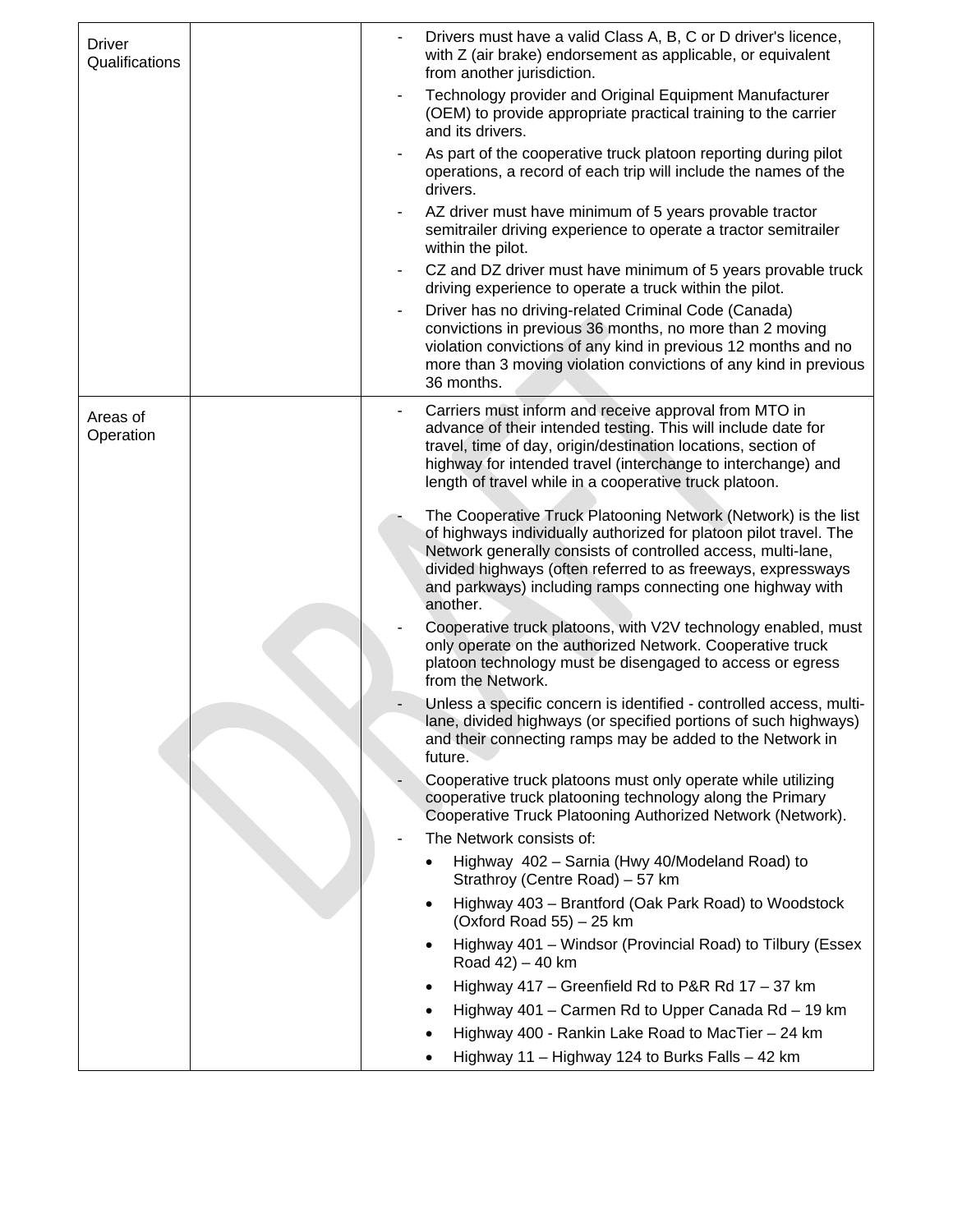| Rest/<br>Emergency<br><b>Stops</b>           | Rest/Emergency stop locations are service centres, truck stops<br>or other suitable locations in close proximity to the Network at<br>which the platoon may safely stop and/or park in case of<br>inclement weather, road closure, driver breaks, etc.<br>ONRoute locations are the main rest/emergency stop locations<br>along the 400-series highways. These may be utilized to<br>facilitate the staging of a cooperative truck platoon before a<br>pilot operation takes place.                                                                                                                                 |
|----------------------------------------------|---------------------------------------------------------------------------------------------------------------------------------------------------------------------------------------------------------------------------------------------------------------------------------------------------------------------------------------------------------------------------------------------------------------------------------------------------------------------------------------------------------------------------------------------------------------------------------------------------------------------|
| <b>Truck</b><br>Inspection<br>Stations (TIS) | Platooning vehicles must report to any Truck Inspection Station<br>on the same basis as other commercial vehicles. If law<br>enforcement requests one vehicle out of the platoon to pull over<br>at roadside, the other vehicles are not required to stop unless<br>otherwise directed. It is advised that the remaining vehicles in<br>the platoon continue their trip or continue to the next available<br>rest/emergency stop to re-group.<br>A TIS does not qualify as a rest/emergency stop location and<br>cannot be utilized to facilitate the staging of a platoon before a<br>pilot operation takes place. |
| Data reporting<br>and<br>evaluation          | MTO will evaluate the performance of cooperative truck<br>platoons, comparing their operation to the current naturalistic<br>truck driving environment, and evaluate their potential impact<br>on the trucking industry.                                                                                                                                                                                                                                                                                                                                                                                            |
|                                              | Based on an evaluation of the results of the pilot, MTO will<br>determine whether to and/or how to proceed with a further<br>measured roll-out of cooperative truck platoon operations. The<br>robustness of results will be dependent on the quantity and<br>quality of available data at the conclusion of the pilot.                                                                                                                                                                                                                                                                                             |
|                                              | As part of the cooperative truck platoon reporting during pilot<br>operations, a record of each trip will include the names of the<br>drivers and driver license numbers.                                                                                                                                                                                                                                                                                                                                                                                                                                           |
|                                              | On application, participants must indicate tractor vehicle<br>identification number.                                                                                                                                                                                                                                                                                                                                                                                                                                                                                                                                |
|                                              | Participants will provide annual reports including but not limited<br>to, geography/terrain, weather conditions, collision reporting,<br>emergency disengagements, hard brake events, number of km<br>driven, hours tested, speed (km), details on safety critical<br>events such as emergencies due to system failure or driver<br>initiated disengagements.                                                                                                                                                                                                                                                       |
|                                              | Participants will engage in touch point conversations around<br>testing experience with a representative of the MTO.                                                                                                                                                                                                                                                                                                                                                                                                                                                                                                |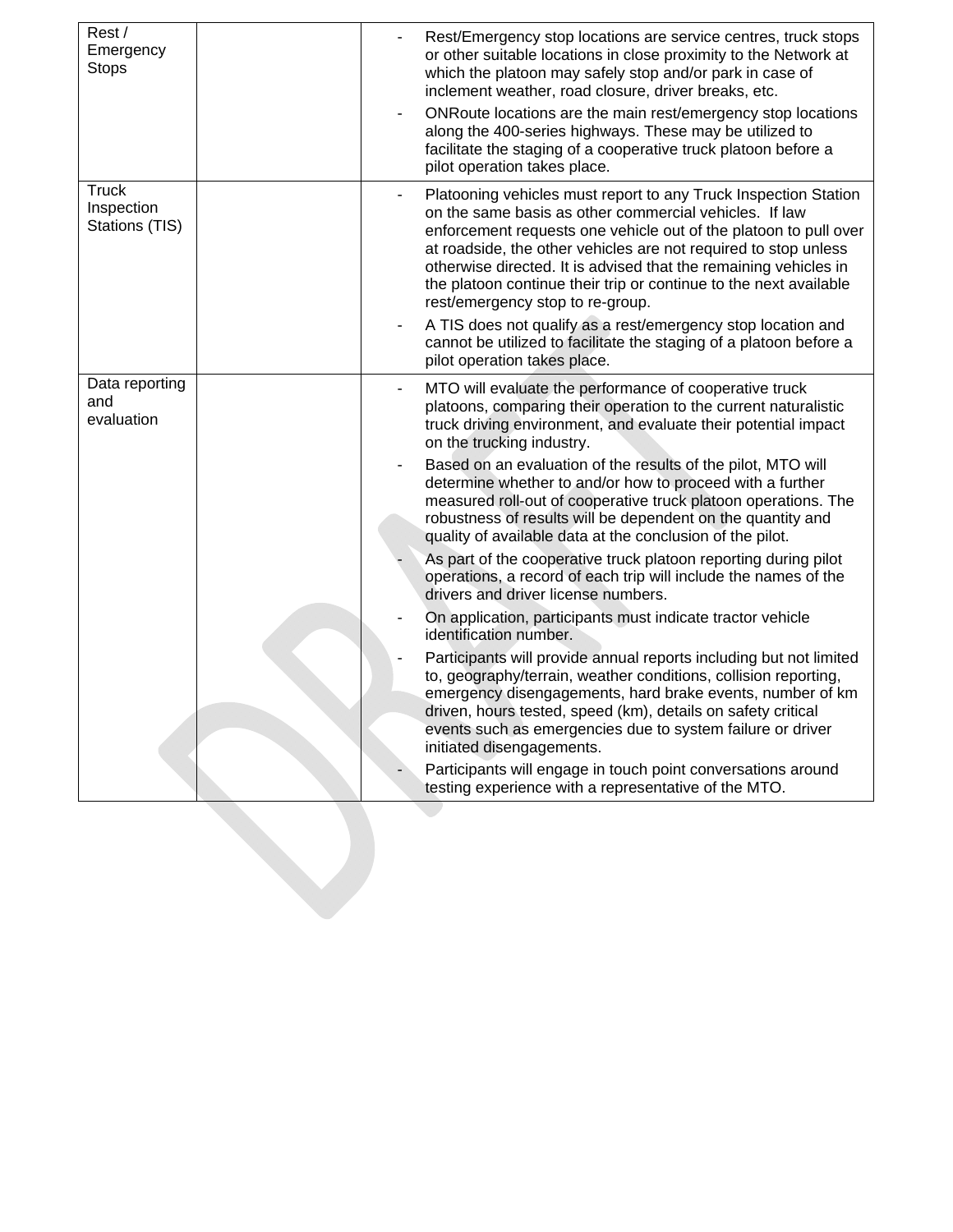| Notification of<br>Collisions /<br>Incidents /<br><b>Infractions</b> |  | Carrier must provide email notification to MTO immediately<br>following any reportable collision. Email addresses are provided<br>to participants.                                                                                                                                                                                                                                   |
|----------------------------------------------------------------------|--|--------------------------------------------------------------------------------------------------------------------------------------------------------------------------------------------------------------------------------------------------------------------------------------------------------------------------------------------------------------------------------------|
|                                                                      |  | Within 10 business days of any reportable collision (as<br>specified in s.199 of the Highway Traffic Act), carrier must<br>provide a copy of the collision report, carrier's written<br>explanation of the collision circumstances, and a speed report<br>related to the trip and the truck involved in the incident. Email,<br>fax and mail addresses are provided to participants. |
|                                                                      |  | Within 10 business days, carrier must provide notification and<br>description of any non-reportable incident that disrupts traffic<br>(e.g. vehicles unable to access/egress the highway, vehicles<br>unable to safely pass the platoon) or damages property. Email<br>and fax addresses are provided to participants.                                                               |
|                                                                      |  | Carrier agrees that any information provided may be shared<br>with police.                                                                                                                                                                                                                                                                                                           |
|                                                                      |  | Police and enforcement personnel are requested to notify MTO<br>of any participants' infractions.                                                                                                                                                                                                                                                                                    |
| Cargo<br><b>Restrictions</b>                                         |  | Platooning vehicles must not carry any regulated dangerous<br>goods requiring placards on the vehicle exterior.                                                                                                                                                                                                                                                                      |
|                                                                      |  | Platooning vehicles must not carry livestock or special provision<br>loads.                                                                                                                                                                                                                                                                                                          |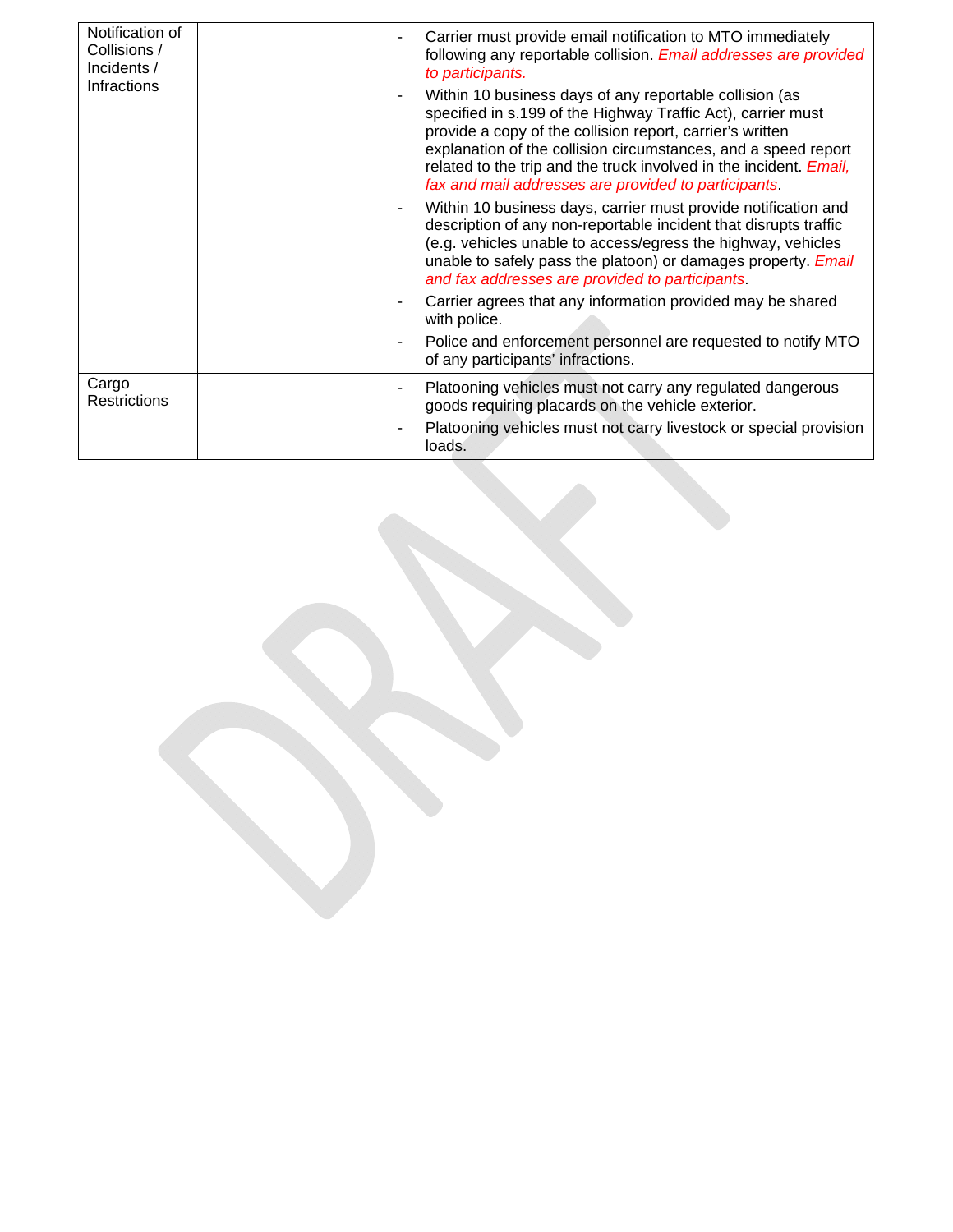| Special<br>Equipment         |  | Vehicles must be equipped with a functioning ABS, compliant<br>with Canadian Motor Vehicle Safety Standard 121.                                                                                                                                                                                                                                                                                                                                                             |
|------------------------------|--|-----------------------------------------------------------------------------------------------------------------------------------------------------------------------------------------------------------------------------------------------------------------------------------------------------------------------------------------------------------------------------------------------------------------------------------------------------------------------------|
| Requirements                 |  | All vehicles (trucks and trailers) must be certified as compliant<br>to federal Motor Vehicle Safety Regulations (Transport Canada)<br>[MVSR] and must not be modified in such a manner that would<br>bring the vehicle out of compliance with the federal MVSR.                                                                                                                                                                                                            |
|                              |  | Tractor trailer configurations must be equipped with a<br>functioning Electronic Stability Control (ESC) system.                                                                                                                                                                                                                                                                                                                                                            |
|                              |  | Vehicles in the platoon must be equipped with Electronic                                                                                                                                                                                                                                                                                                                                                                                                                    |
|                              |  | Logging Devices (ELDs).                                                                                                                                                                                                                                                                                                                                                                                                                                                     |
|                              |  | Vehicles must be equipped with a functioning ADAS system<br>that selectively applies the brakes when necessary to maintain<br>vehicle control.                                                                                                                                                                                                                                                                                                                              |
|                              |  | Vehicle must be equipped with a functioning V2V system that<br>enables vehicles to wirelessly exchange information about their<br>speed, location, and heading with other vehicles within close                                                                                                                                                                                                                                                                             |
|                              |  | proximity, operating within the platoon.<br>All tractor semitrailers within a platoon must be equipped with<br>air disc brakes on all axles of the configuration (no drum or                                                                                                                                                                                                                                                                                                |
|                              |  | wedge brakes).<br>Vehicle must provide an audible and visual alert to the driver<br>when the platooning system disengages from surrounding<br>vehicles or experiences any sort of system communication<br>failure, or otherwise.                                                                                                                                                                                                                                            |
|                              |  | Carrier is responsible for ensuring that vehicles meet these<br>requirements and for ensuring that the technology is in good                                                                                                                                                                                                                                                                                                                                                |
|                              |  | working order.<br>Braking systems of all equipment used in a cooperative truck<br>platoon must be fully inspected to National Safety Code 11B<br>standards (full inspection with wheel(s) removed) immediately<br>prior to its first platoon operation by a licensed mechanic. A<br>limited brake inspection per National Safety Code 11B must be<br>completed every 2 months thereafter. Documentation must<br>verify these inspections and repairs, if they were required |
| Rear Signage<br>Requirements |  | A yellow-orange sign must be displayed on the rear of all<br>platooning vehicles and high-mounted on pilot/escort vehicles<br>bearing a black illustration of a platoon and words<br>"PLATOONING VEHICLE" (See Appendix A).                                                                                                                                                                                                                                                 |
|                              |  | Background of the sign: Type III or superior yellow-<br>$\circ$<br>orange retroreflective sheeting complying with the<br>Standard Specification for Retroreflective Sheeting for<br>Traffic Control (D 4956) of the American Society for<br><b>Testing and Materials</b>                                                                                                                                                                                                    |
|                              |  | Pictogram: Black<br>$\circ$                                                                                                                                                                                                                                                                                                                                                                                                                                                 |
|                              |  | Lettering: Black, Highway Gothic, E-series modified, 50<br>O<br>mm high                                                                                                                                                                                                                                                                                                                                                                                                     |
|                              |  | Sign size: At least 30 cm by 230 cm<br>O                                                                                                                                                                                                                                                                                                                                                                                                                                    |
|                              |  | The sign must be positioned so as to be clearly visible by<br>following traffic, but does not obstruct license plates, lights or<br>other safety devices and must be removed or covered when not<br>in use.                                                                                                                                                                                                                                                                 |
| Speed<br>Restriction         |  | Operators will be subject to strict speed enforcement by police.<br>Travel within the pilot must be at safe operating speeds,<br>ensuring posted speed limits are adhered to at all times.                                                                                                                                                                                                                                                                                  |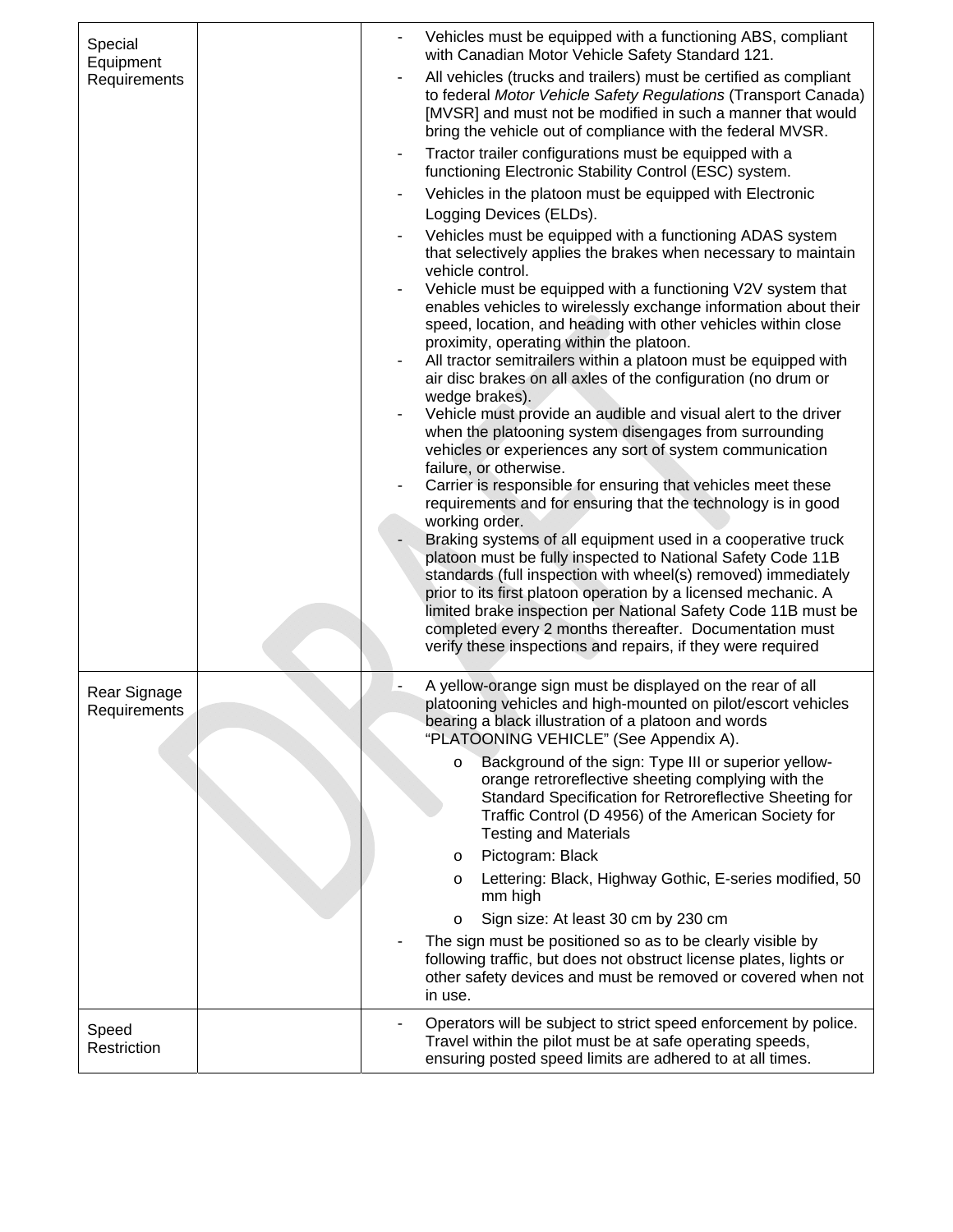| Speed<br>Recording<br>Device | Tractor must be equipped with a functioning and accurate<br>electronic on-board device that records speed, location, time<br>and date at regular intervals not exceeding five seconds in<br>length. |
|------------------------------|-----------------------------------------------------------------------------------------------------------------------------------------------------------------------------------------------------|
|                              | The speed recording device must be a GPS or similar tracking<br>system and must display in a legible table, including rows and<br>columns.                                                          |
|                              | Tachograph and tachograph charts are not acceptable speed<br>recording devices within the Program.                                                                                                  |
|                              | Data from this device must be retained for at least 60 days and<br>capable of producing a report indicating the vehicle's speed at<br>specified dates and times.                                    |
|                              | Upon request, such reports must be provided to MTO who, in<br>turn may share them with police. (Reports are not expected to<br>be produced at roadside.)                                            |
| Revocation of<br>Application | MTO reserves the right to suspend a carrier, revoke pilot<br>operation privileges, or modify the Cooperative Truck<br>Platooning regulations at any time, without advanced notice.                  |
|                              | Approved applications may be revoked or suspended for<br>breach of any regulation including non-compliance with the<br>HTA.                                                                         |
|                              | Applications automatically become invalid if a holder's Carrier<br>Safety Record falls to 'Conditional' or 'Unsatisfactory'.                                                                        |
|                              | MTO reserves the right to withdraw approval or modify<br>conditions related to the application without advance notice.                                                                              |